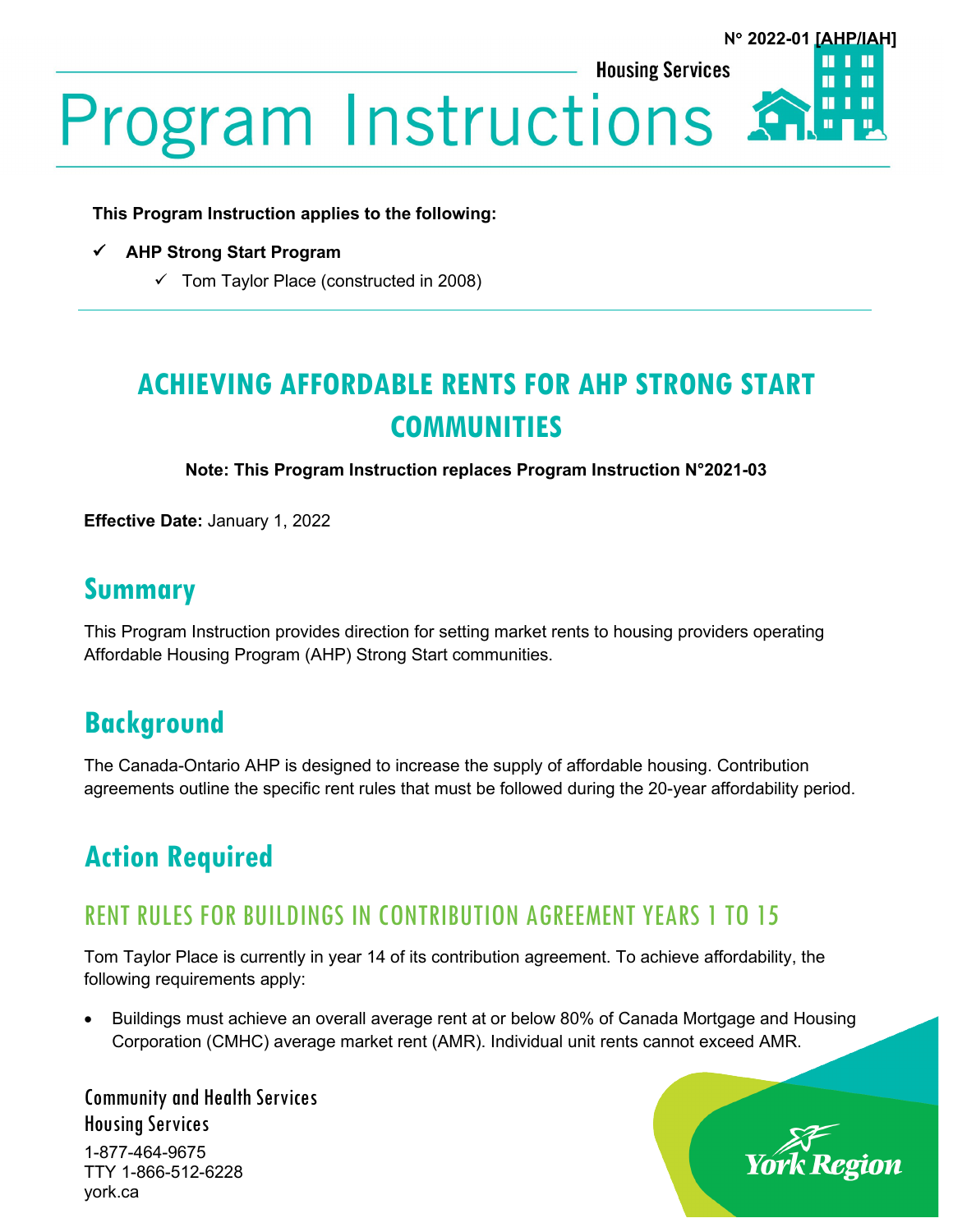- When calculating the building's overall average rent, housing providers must only use the tenant contribution to rent (the portion paid by the tenant) for tenants receiving a rent subsidy.
- **Rents for new tenants** in 2022 must be at or below the amounts shown in Table 1. The overall building rent of 80% AMR must be maintained.

**Table 1 Fall 2021 CMHC Average Market Rents for Zone 26 (Aurora, Newmarket, Whitchurch-Stouffville, East Gwillimbury, Georgina)**

| <b>Bachelor</b> | 1 Bedroom | 2 Bedroom | 3 Bedroom |
|-----------------|-----------|-----------|-----------|
| \$780           | \$1,231   | \$1,443   | .770      |

• **Rents for current tenants**: The Rent Increase Guideline for 2022 is 1.2% and applies to rent increases effective between January 1, 2022 and December 31, 2022. The rent may not exceed the CMHC AMR for the unit size shown in Table 1.

#### **Applying the Rent Increase Guideline**

- 1. Identify the current rent for the unit
- 2. Calculate the guideline rent increase by multiplying the current rent by the Rent Increase **Guideline**
- 3. Determine the new rent by adding the rent increase calculated in step 2 to current rent Example of using the 2022 Rent Increase Guideline:
	- Current rent is \$1,000
	- Multiply the current rent by 1.2%
		- $\circ$  \$1,000 x 1.2% = \$12
		- $\circ$  \$1,000 + \$12 = \$1,012
	- Guideline rent increase amount is \$1,012
- 4. If the calculated guideline rent increase amount is less than the most recent AMR for the unit size, then the calculated guideline rent increase amount is the maximum rent for the unit
- 5. If the calculated guideline rent increase amount is more than the most recent AMR for the unit size, then the AMR amount is the maximum rent for the unit
- 6. After applying the rent increases, ensure that an average overall rent for the building of 80% is maintained

#### **Example #1**

A housing provider in Newmarket currently charging \$1,000 for a one-bedroom unit may raise the current tenant's rent by the Rent Increase Guideline of 1.2%, an increase of \$12. As the total resulting rent of \$1,012 is less than the AMR for one-bedroom units in Newmarket (\$1,231 as indicated in Table 1), the tenant's rent may be increased to a maximum of \$1,012 provided the housing provider maintains an average overall rent for the building of 80% of AMR.